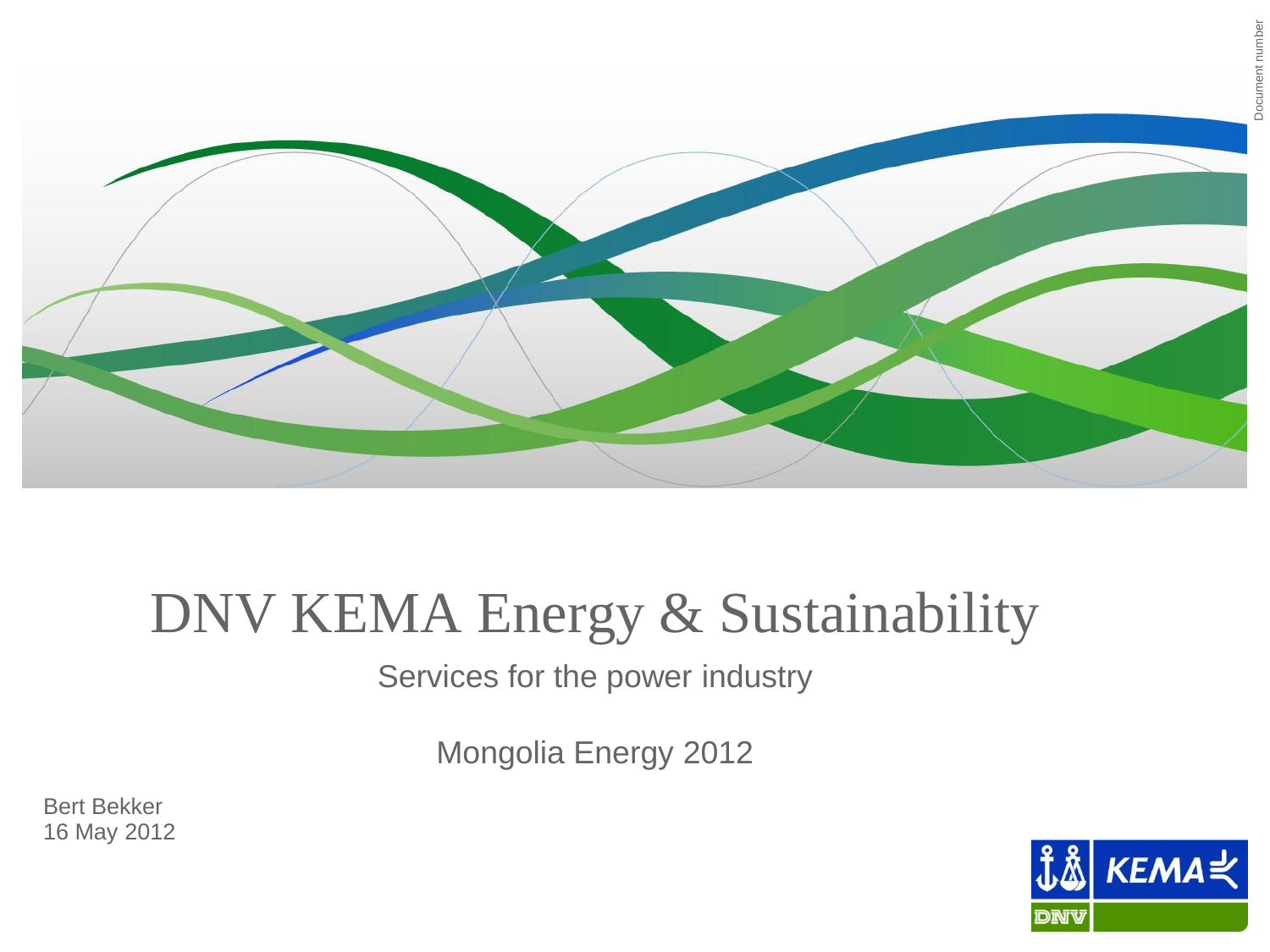### Three companies with globally leading positions





Title of presentation Date here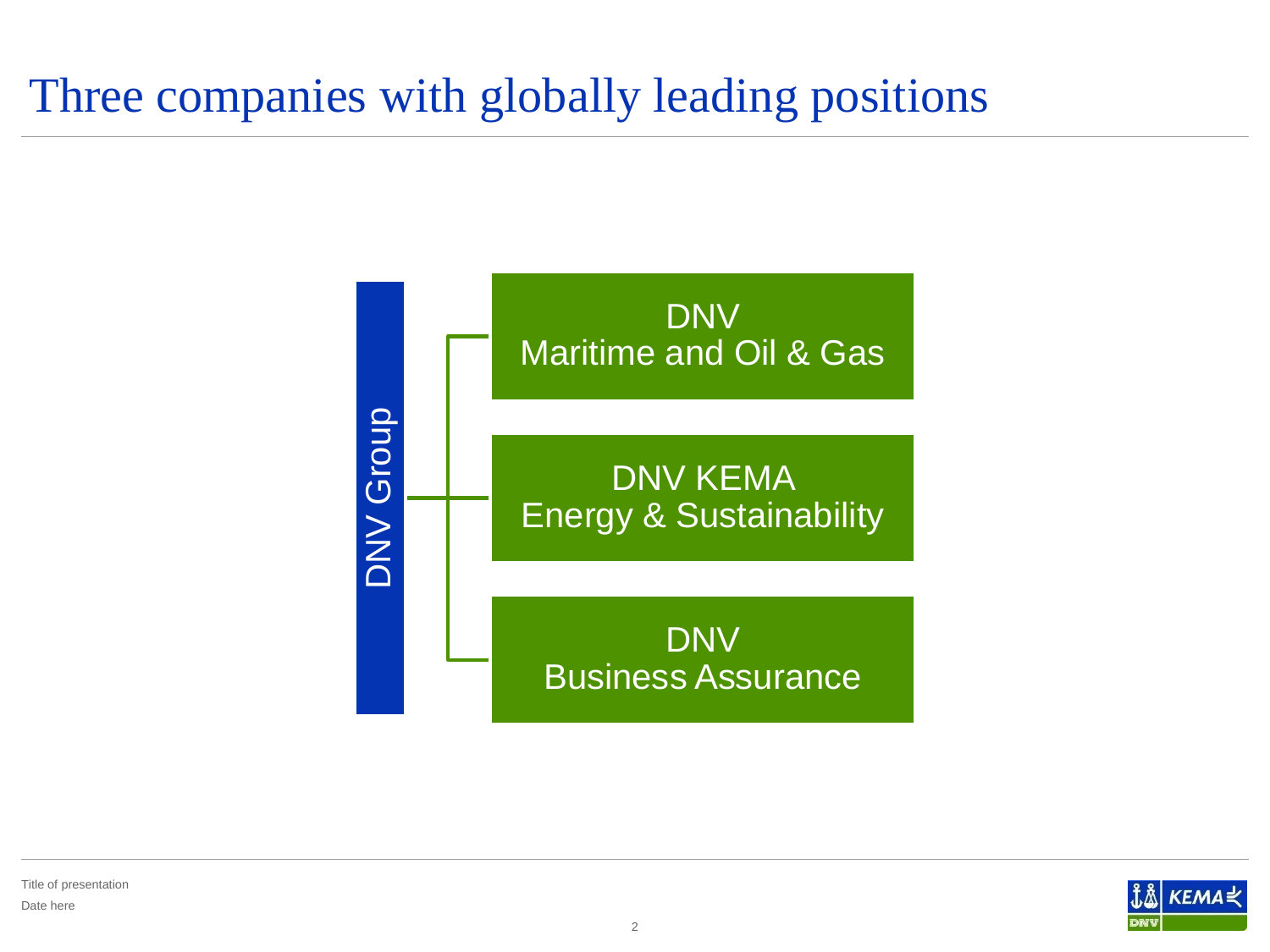### Highly skilled people across the world





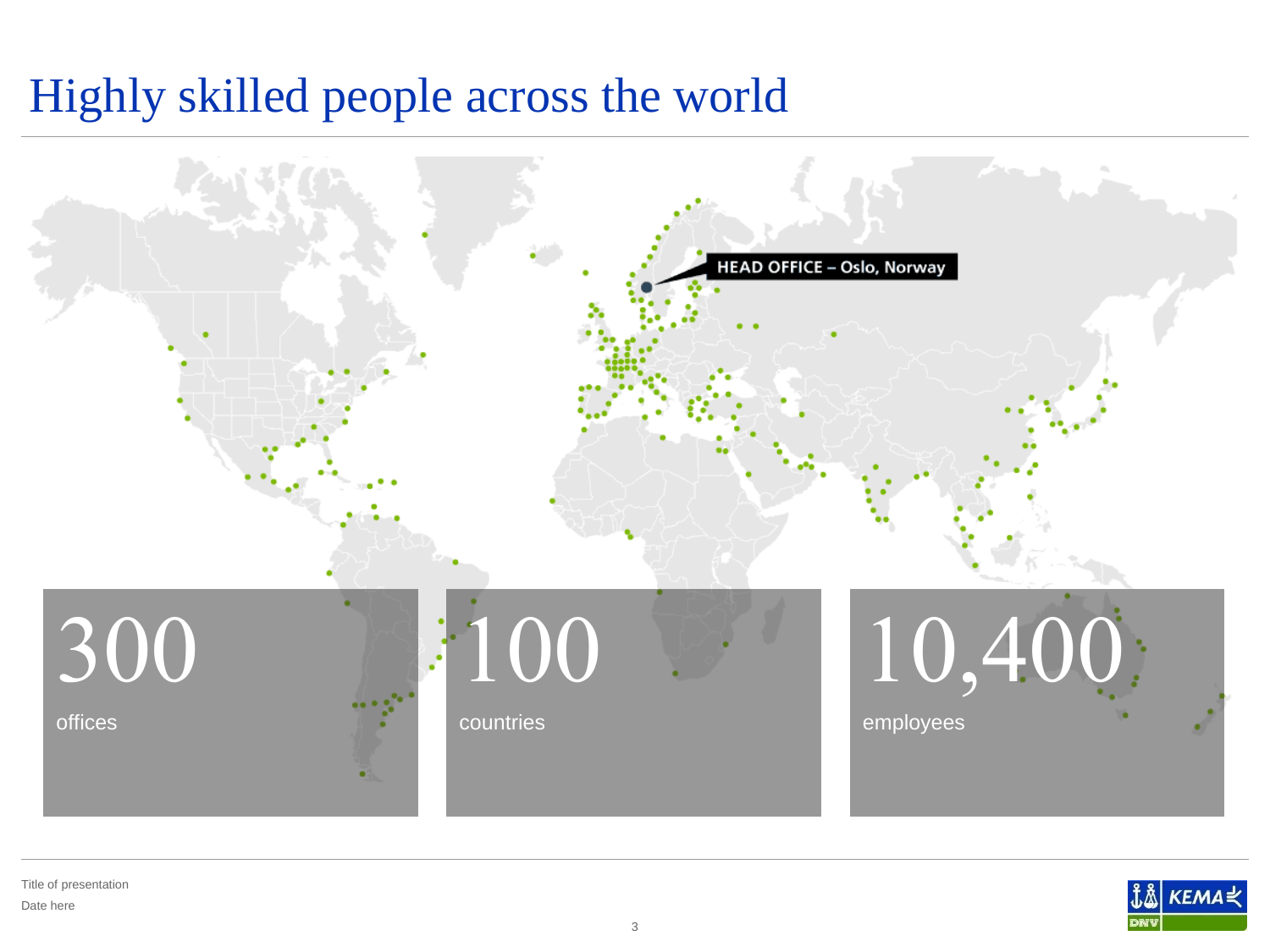### A pioneering partner for the energy world

## Labs

Operates some of the largest and most advanced high-power and high voltage test labs in the world

# No. 1

in providing impartial technical and business support to smart grid development

# 2,000+

experts in energy efficiency, power generation, transmission and distribution



Title of presentation Date here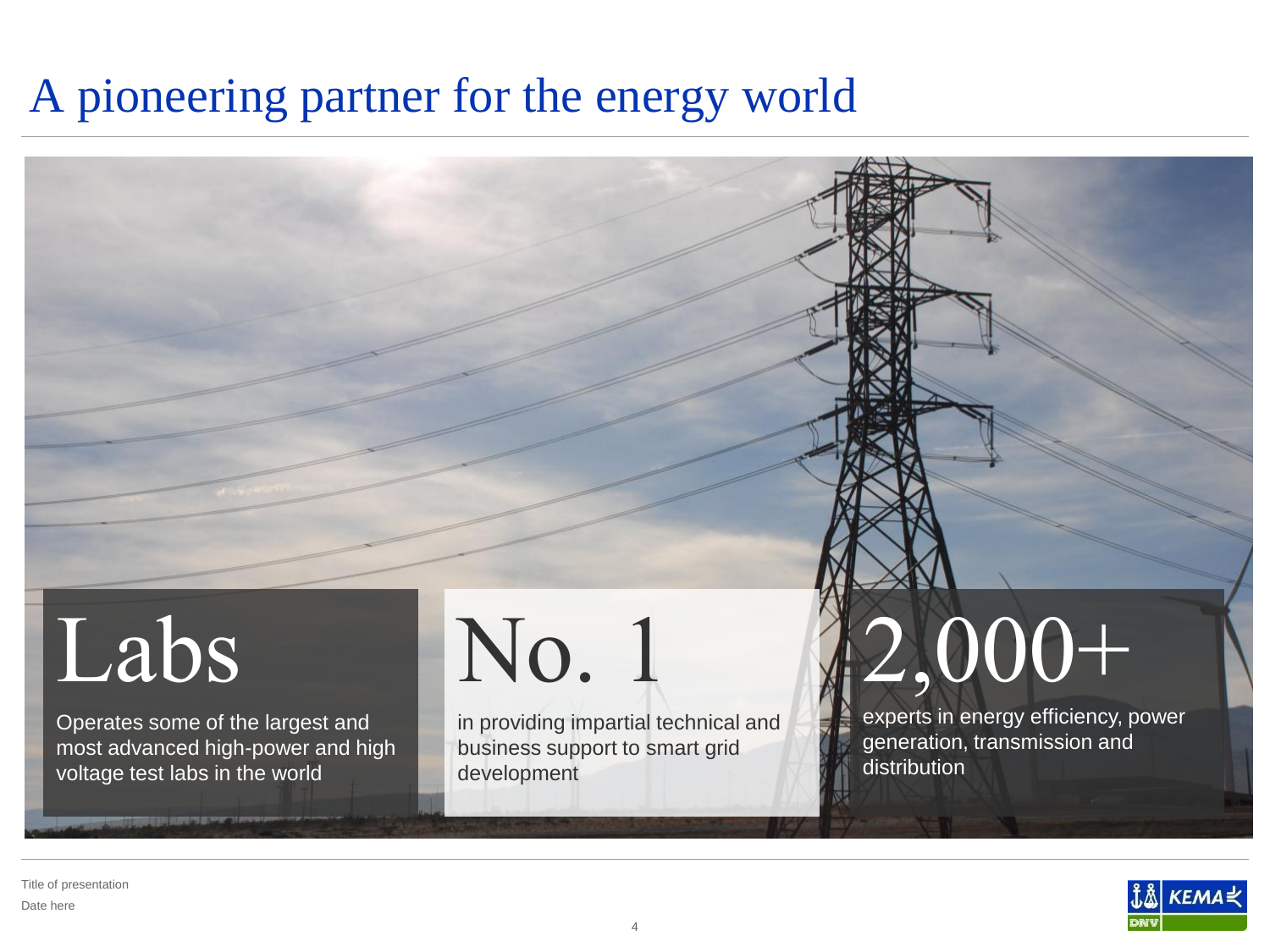Our Purpose and Values

### Our Purpose

To safeguard life, property and the environment

### Our values

- We build trust and confidence
- We never compromise on quality or integrity
- We are committed to teamwork and innovation
- We care for our customers and each other

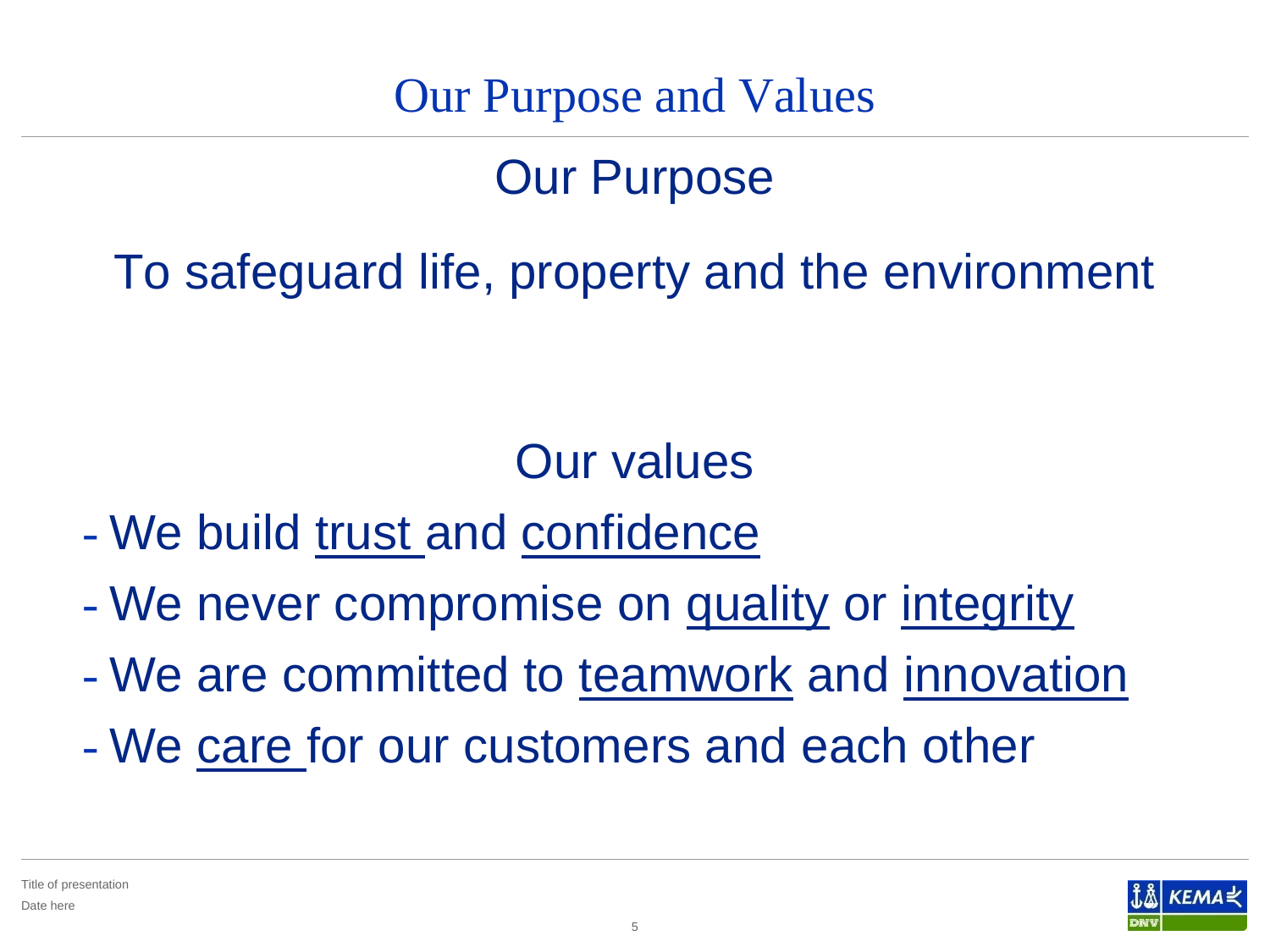### Covering the entire energy value chain.

Policy & **Strategy**  **Production** 

**Trading** 

**Transport & Distribution** 

**Use** 









One company serving the diverse needs of the energy marketplace



Title of presentation Date here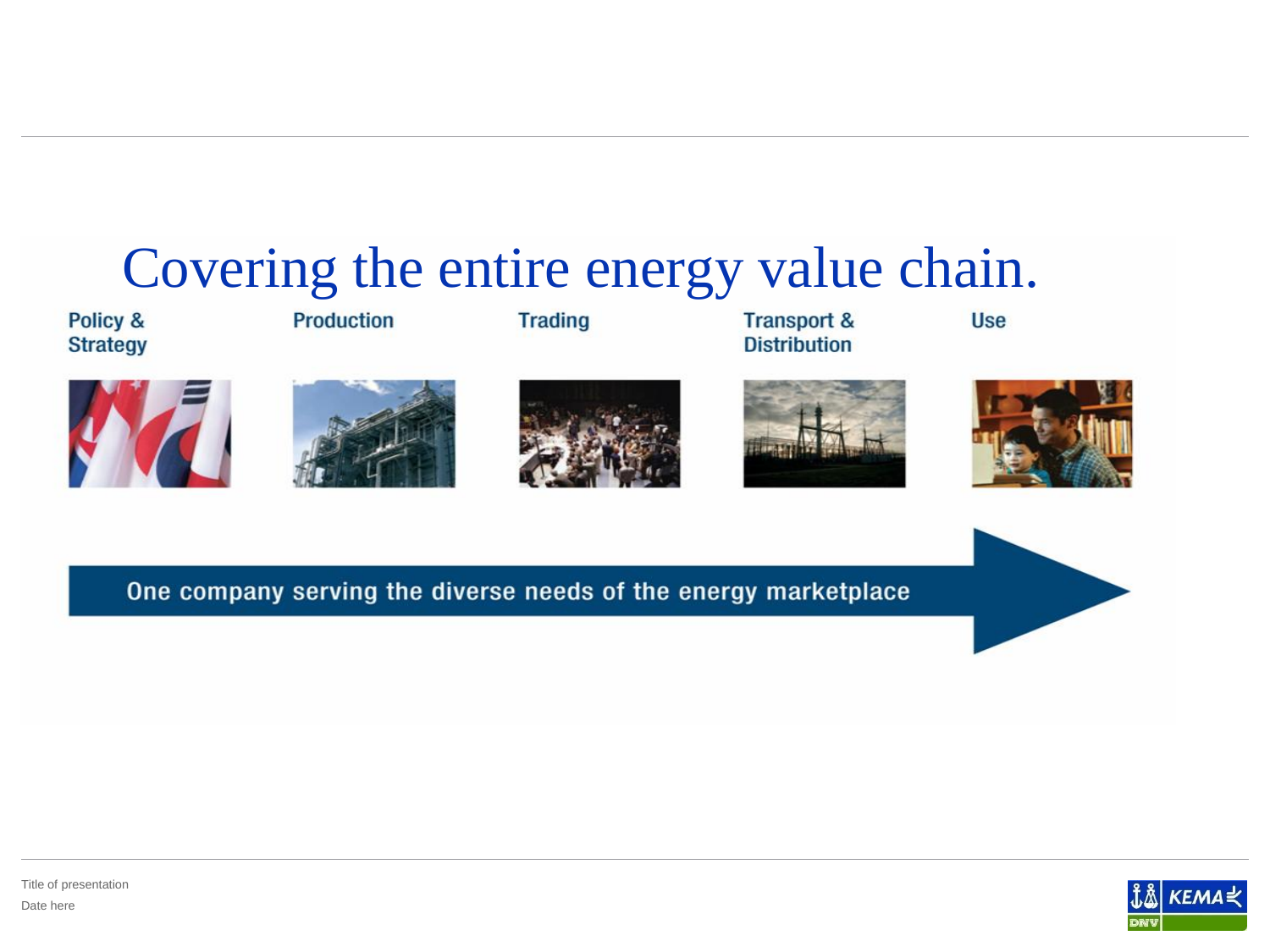### FOSSIL POWER GENERATION

#### Our services are aimed at:

- Increasing the profitability of power stations
- Reduction of CO2 emissions
- Improving energy efficiency
- Reduction of environmental impact

#### through

- Improved operation, best practices, better equipment
- Improved reliability, availability, maintenance
- Reduced maintenance costs, failure rates
- Extension of the useful life time of power stations

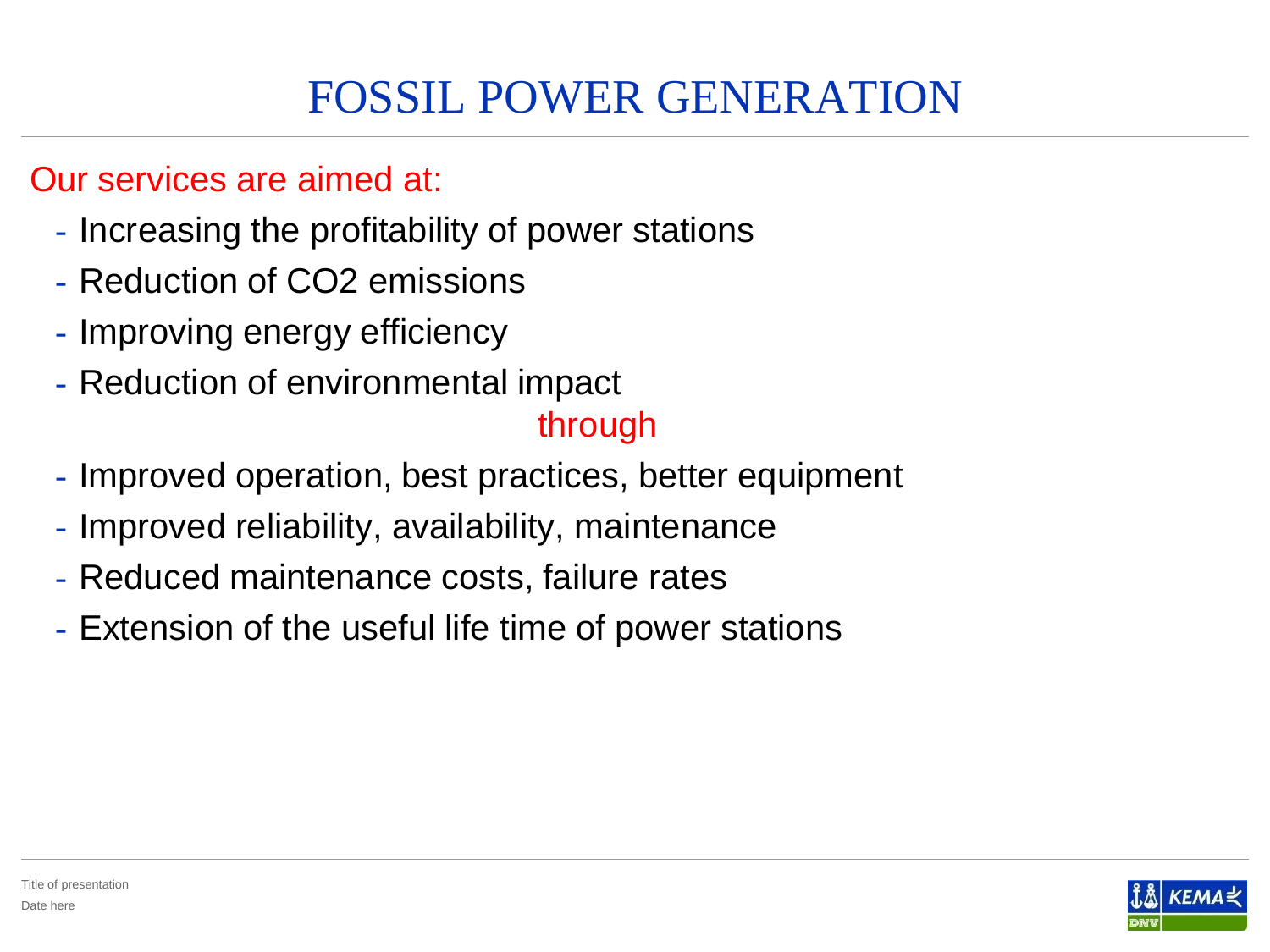### Our capabilities in Fossil Power Generation

| <b>Generation Efficiency</b>            | <b>Environment Management</b>          |
|-----------------------------------------|----------------------------------------|
| <b>Fuel optimization</b>                | 1.                                     |
| 1.                                      | <b>Emissions management</b>            |
| 2.                                      | 2.                                     |
| <b>Combustion optimization</b>          | <b>Projections &amp; Dispersion</b>    |
| 3.                                      | 3.                                     |
| Thermo dynamic modeling                 | Carbon footprint optimization          |
| <b>Boiler/HRSG efficiency</b>           | Ash management                         |
| 4.                                      | 4.                                     |
| <b>Turbine efficiency Dispatch /AGC</b> | <b>CO2 Sequestration</b>               |
| 5.                                      | 5.                                     |
| (automatic generation control)          | 6.                                     |
| 6.                                      | SO2, NOx reduction Scrubbers, Filters  |
| Storage and reserves                    | <b>Selective Catalytic Reduction</b>   |
| <b>Generation Reliability</b>           | <b>Generation Sustainability</b>       |
| 1 <sub>1</sub>                          | Life extension plans                   |
| <b>Condition based maintenance</b>      | 1.                                     |
| 2.                                      | 2.                                     |
| Corrosion management                    | Fleet fuel mix conversions             |
| 3.                                      | 3.                                     |
| <b>Protection schemes</b>               | Biomass / Co-firing                    |
| 4.                                      | <b>Renewable Energy</b>                |
| <b>Operational Excellence</b>           | 4.                                     |
| 5.                                      | <b>Fleet Asset Optimization</b>        |
| Cooling water management                | 5.                                     |
| 6.                                      | Smart & Green technologies (IGCC, USC) |
| <b>Combustion management</b>            | 6.                                     |

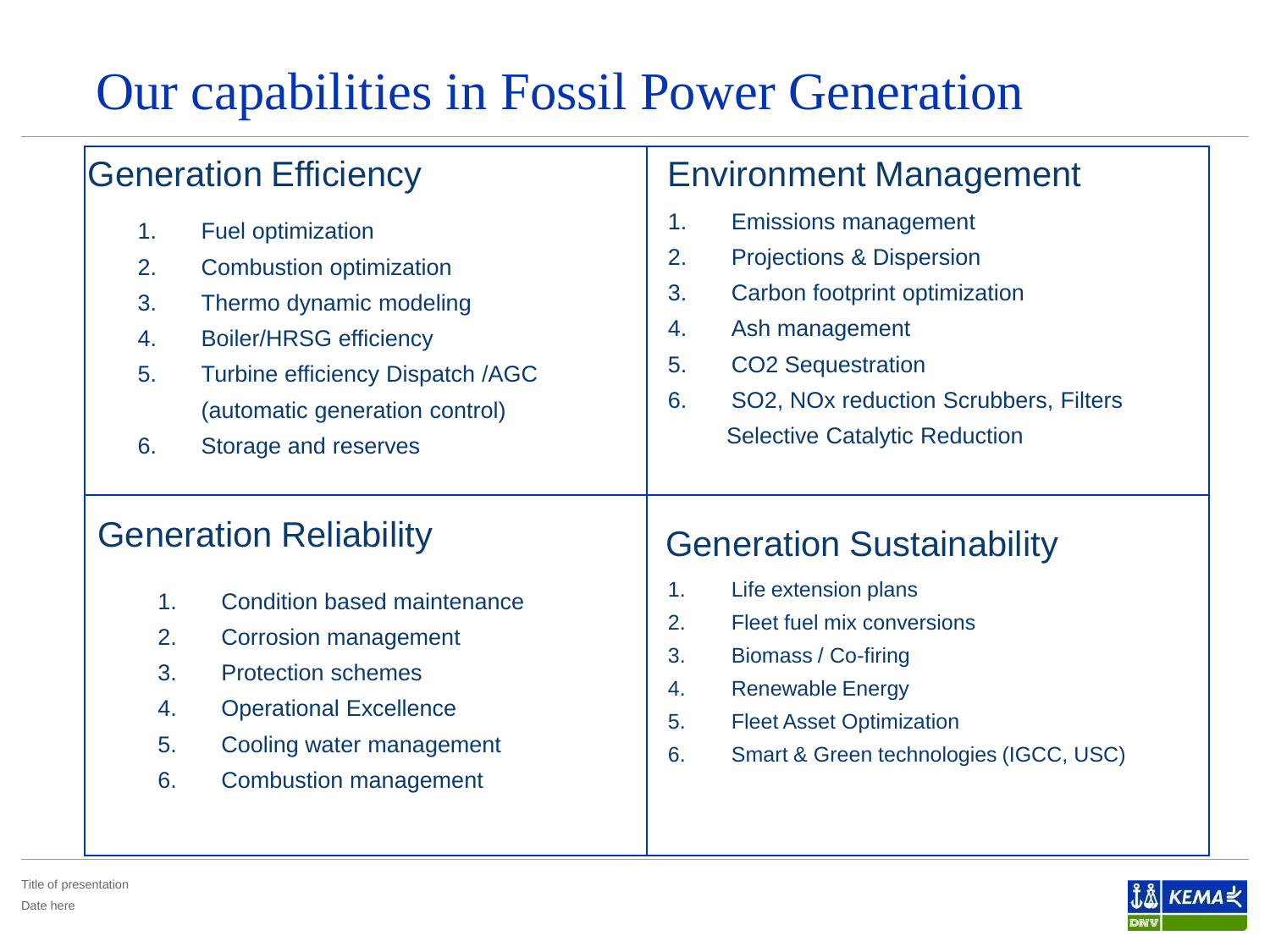#### I. Clean Fossil Fuel

*Clean fossil fuel generation is the cost effective and efficient conversion of fossil fuels into power and heat while reducing the environmental impact*

- Efficiency Improvement (e.g. P3M Quick Scan)
- $\quad$  Emission reduction CO $_2$  , SO $_2$  , NO $_\mathrm{x}$
- Retrofits for emission reduction
- Co-firing of biomass
- Co-generation (heat & power)

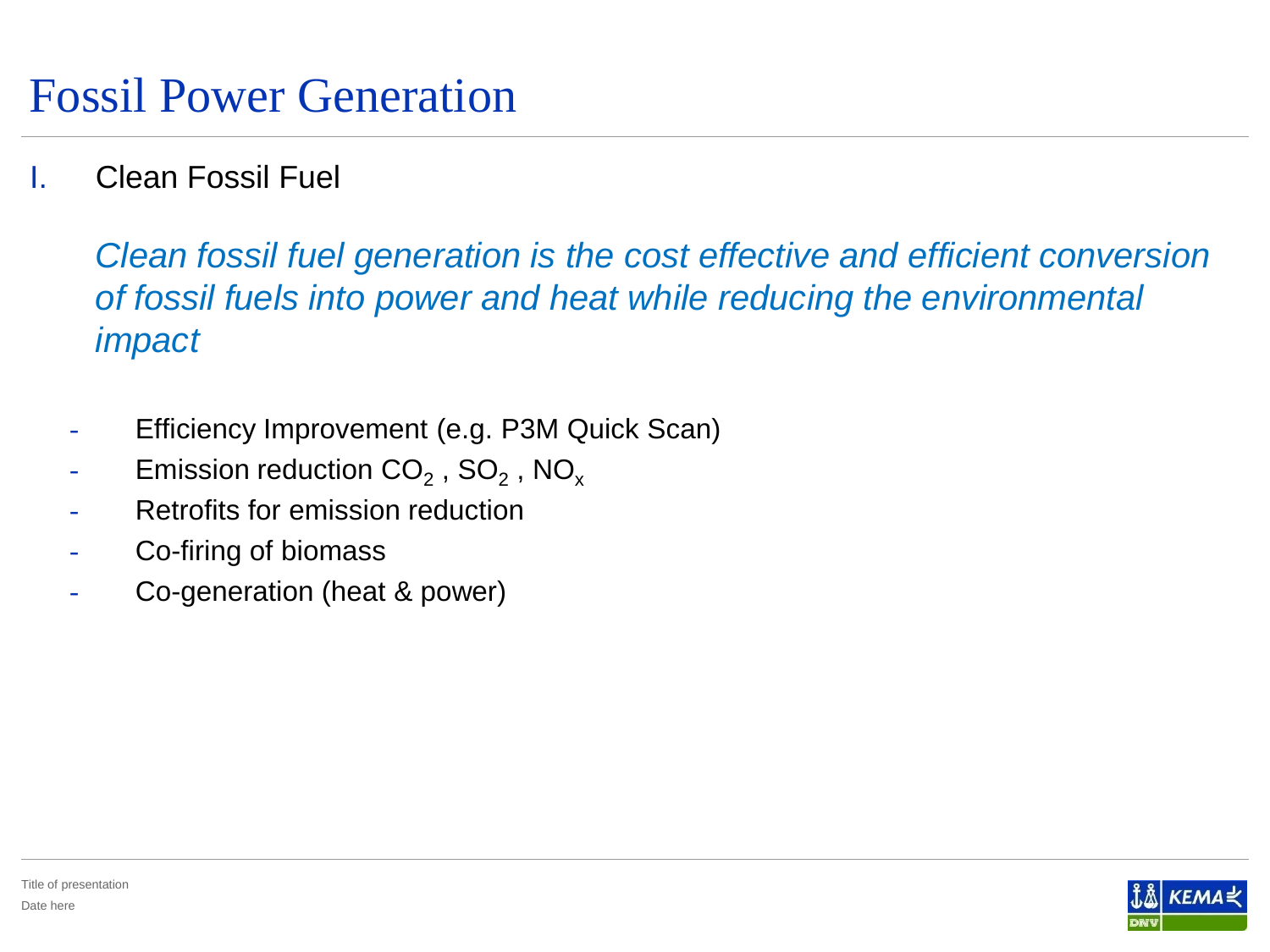### Fossil Power Generation

#### Efficiency improvement

#### Power Plant Performance Management - P3M

- Quick Scan
	- ❖ Pre-study
	- **❖ Site Investigation**
	- **❖ Reporting**
- Project selection and approval
- Owner's engineer
	- ❖ Draw up specifications
	- ❖ Prepare tender documents
	- ❖ Selection, witnessing
	- **❖ Certification**

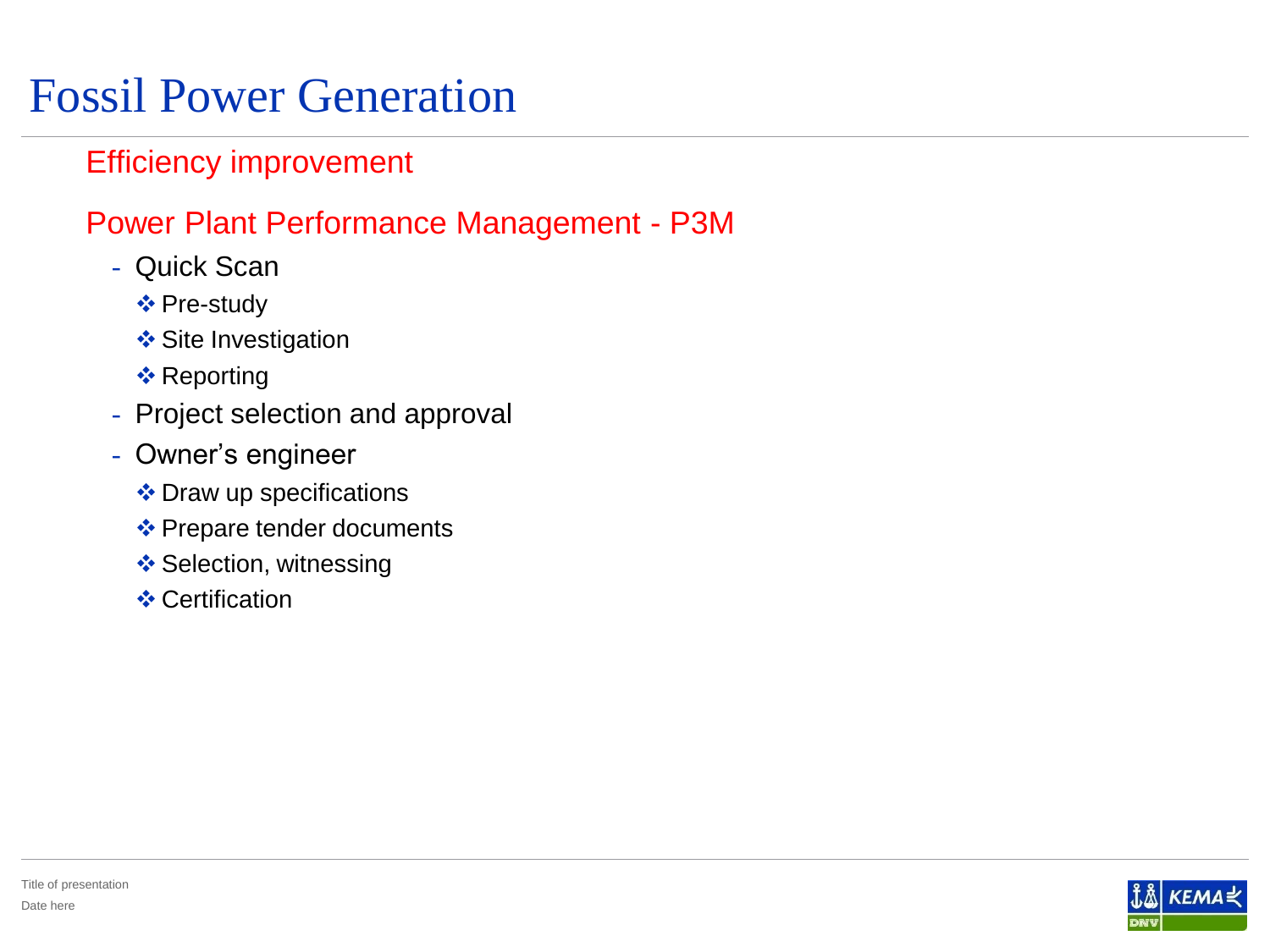### Fossil Fuel Power Generation Examples of findings (Qingzhen, Guiyang and 2nd Power Plant, Taiyuan)

| <b>Problem</b>           | <b>Improvement Method</b>                                 | Investment,<br>Euro MIn | <b>Relative Efficiency</b><br>improvement, %                       |
|--------------------------|-----------------------------------------------------------|-------------------------|--------------------------------------------------------------------|
| Incomplete<br>combustion | <b>Combustion control</b><br>equipment                    | $1 - 2$                 | 1.5%                                                               |
| Incomplete<br>combustion | Combustion control +<br>new burners                       | $3.5 - 4.5$             | 3%                                                                 |
| Air heater<br>leakage    | O <sub>2</sub> measurement before<br>and after air heater | $0.1$ + repair costs    | $1 - 2.5%$                                                         |
| Air heater<br>leakage    | Constructional<br>improvement or air heater               | <b>Unknown</b>          | $2.5% + reduction of$<br>energy consumption<br>auxiliary equipment |
| Condenser<br>leakage     | <b>Helium detection</b>                                   | <b>Unknown</b>          | $1\%$                                                              |

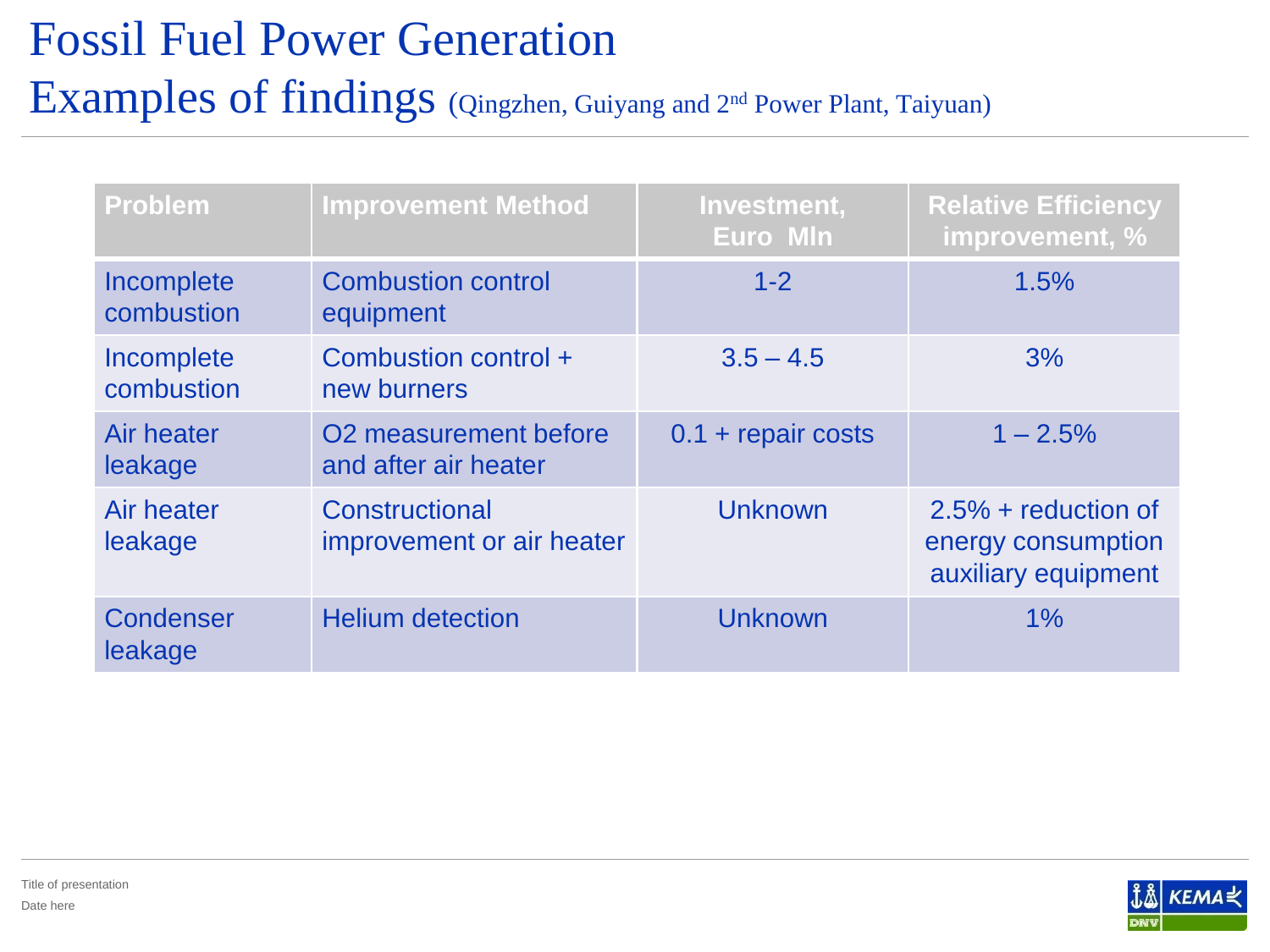### Fossil Fuel Power Generation Examples of findings

| <b>Power Plant</b>                              | <b>Location</b>   | Year | <b>Capacity</b><br><b>MW</b> | <b>Improvement</b><br>$\frac{9}{6}$       |
|-------------------------------------------------|-------------------|------|------------------------------|-------------------------------------------|
| Gatchina                                        | Leningrad, Russia | 1999 | 50                           | $>5$                                      |
| <b>Turcini 3</b><br>6<br>$\overline{7}$         | Romania           | 2000 | 330<br>330<br>330            | $2.1 - 7.4$<br>$4.1 - 7.4$<br>$1.6 - 7.4$ |
| <b>Deva</b><br>$\overline{2}$<br>$\overline{4}$ | Romania           | 2000 | 210<br>210<br>210            | $1.8 - 5.4$<br>$1.5 - 5.4$<br>$0.5 - 5.4$ |
| Arad                                            | Romania           | 2000 | 50                           | 14.8                                      |
| Craiova <sub>2-1</sub><br>$2 - 2$               | Romania           | 2000 | 150<br>150                   | $1.9 - 11.2$<br>$2.4 - 11.2$              |
| <b>Isalnita 7</b>                               | Romania           | 2000 | 315                          | $0.7 - 2.0$                               |
| Oradea 1<br>2                                   | Romania           | 2000 | 50<br>50                     | $8.0 - 8.2$<br>$8.2 - 13$                 |

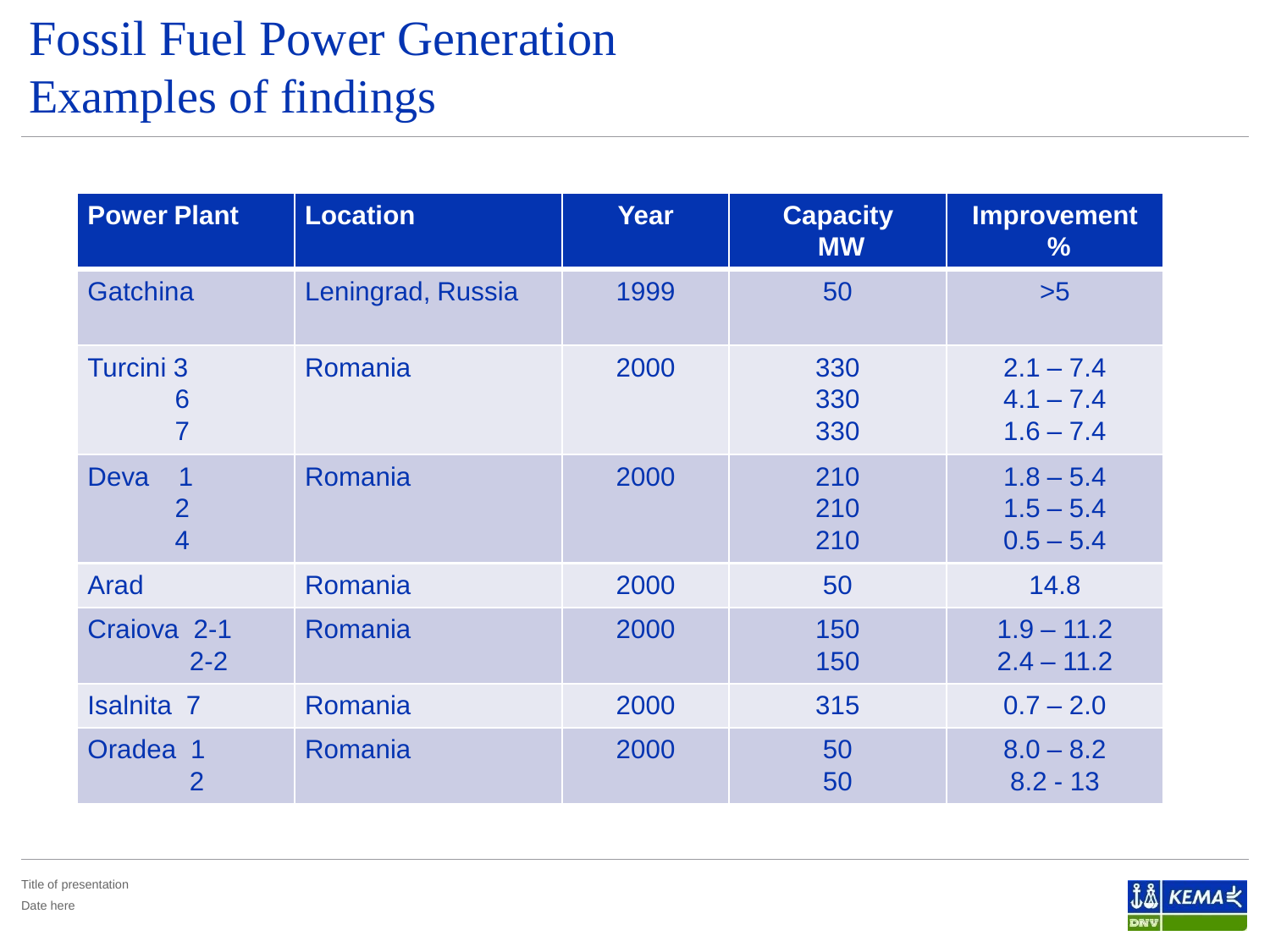- II. Monitoring and Testing *Monitoring and testing services focus on power output, efficiency, and load following of (new) power stations*
	- Witnessing/conducting performance guarantee measurements of power generation plants
	- Performance and reliability monitoring implementation
	- Factory and site acceptance tests
	- (Annual) performance check ups
	- Gas turbine combustion monitoring
	- Condition assessment measurements

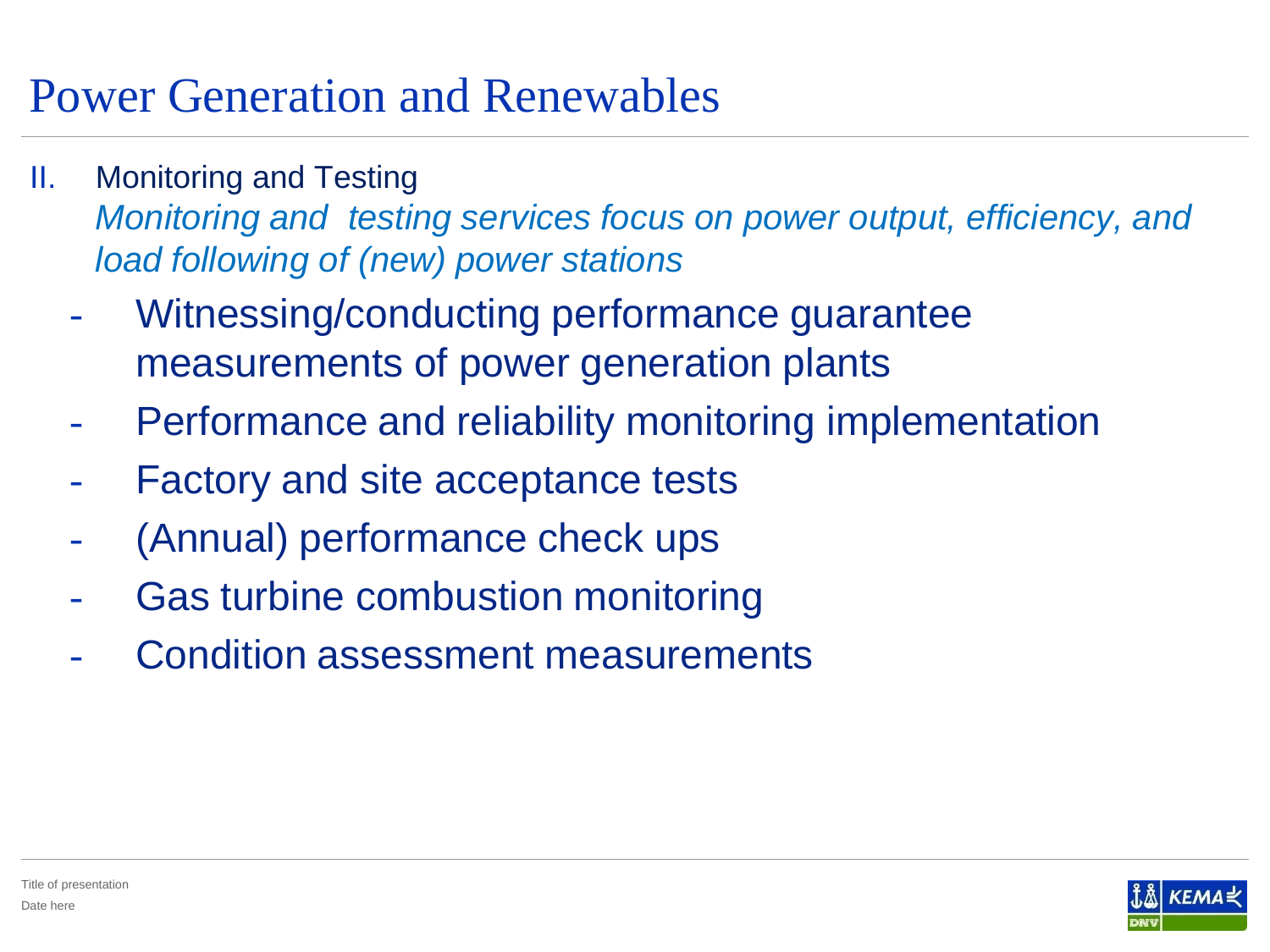- III. Inspections, Failure Analysis and Microscopy *These services focus on the quality of the applied material in power generation and industrial process plants*
	- *Quality Assurance and Quality Control*
	- **Auditing**
	- Independent failure analysis
	- Root cause analysis
	- Independent expert
	- Microscopy (sample preparation, optical microscope)

*Components: gas & steam turbines, boilers and furnaces, condensers and heat exchangers, piping and tanks, pumps, compressors and fans, flue gas treatment, fuel handling, ash handling*

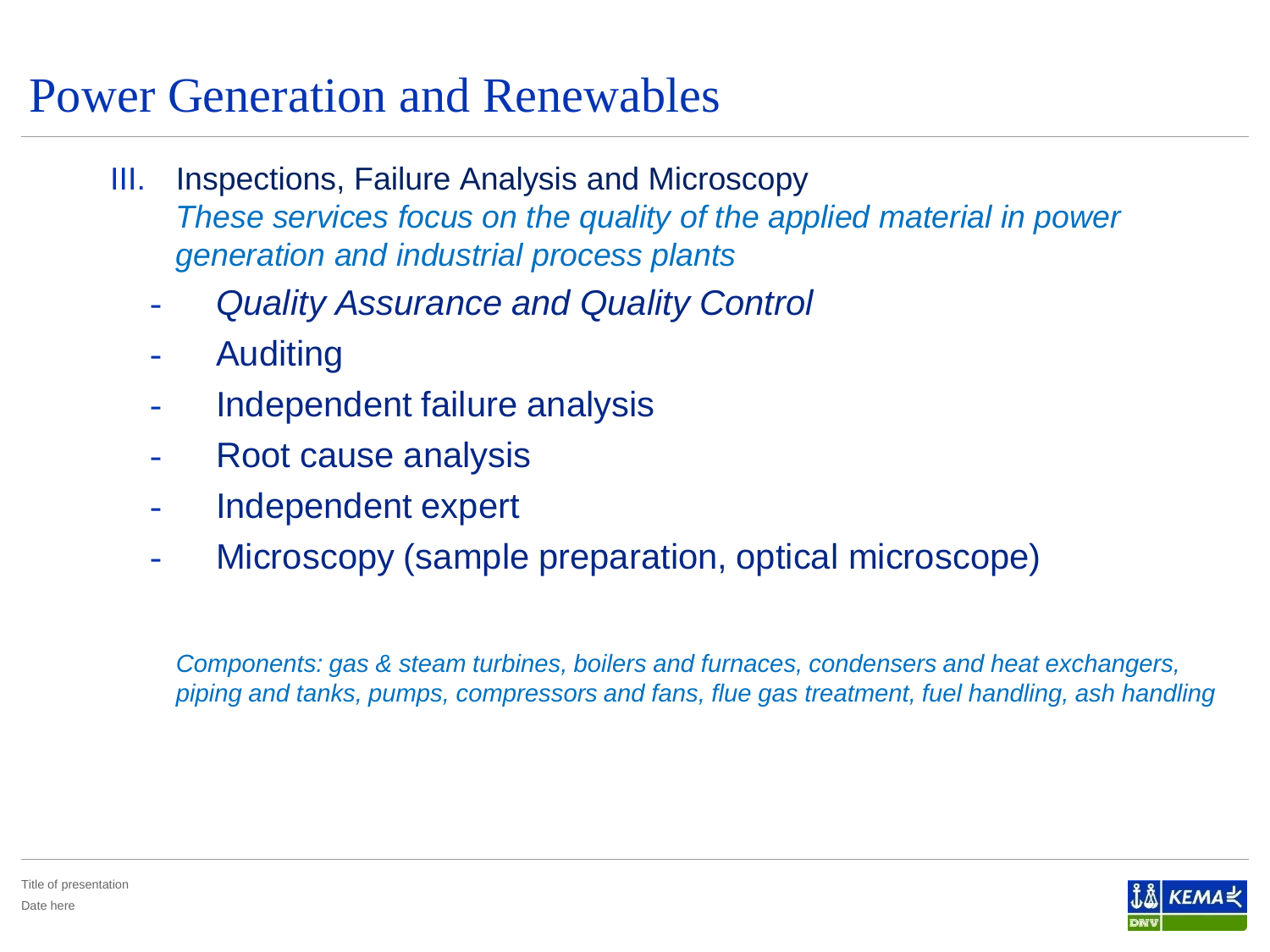- IV. Materials, Corrosion and Analysis *These services focus on reliability improvement and remaining lifetime issues as well as reducing the costs of maintenance, retrofits and/or loss of production*
	- Material consultancy, Welding consultancy
	- High temperature, fire-side corrosion monitoring
	- Design review, consultancy and calculations
	- "Fit-for-purpose" analysis
	- Condition assessment & lifetime extension
	- Reliability & availability improvement
	- Risk assessment & analysis

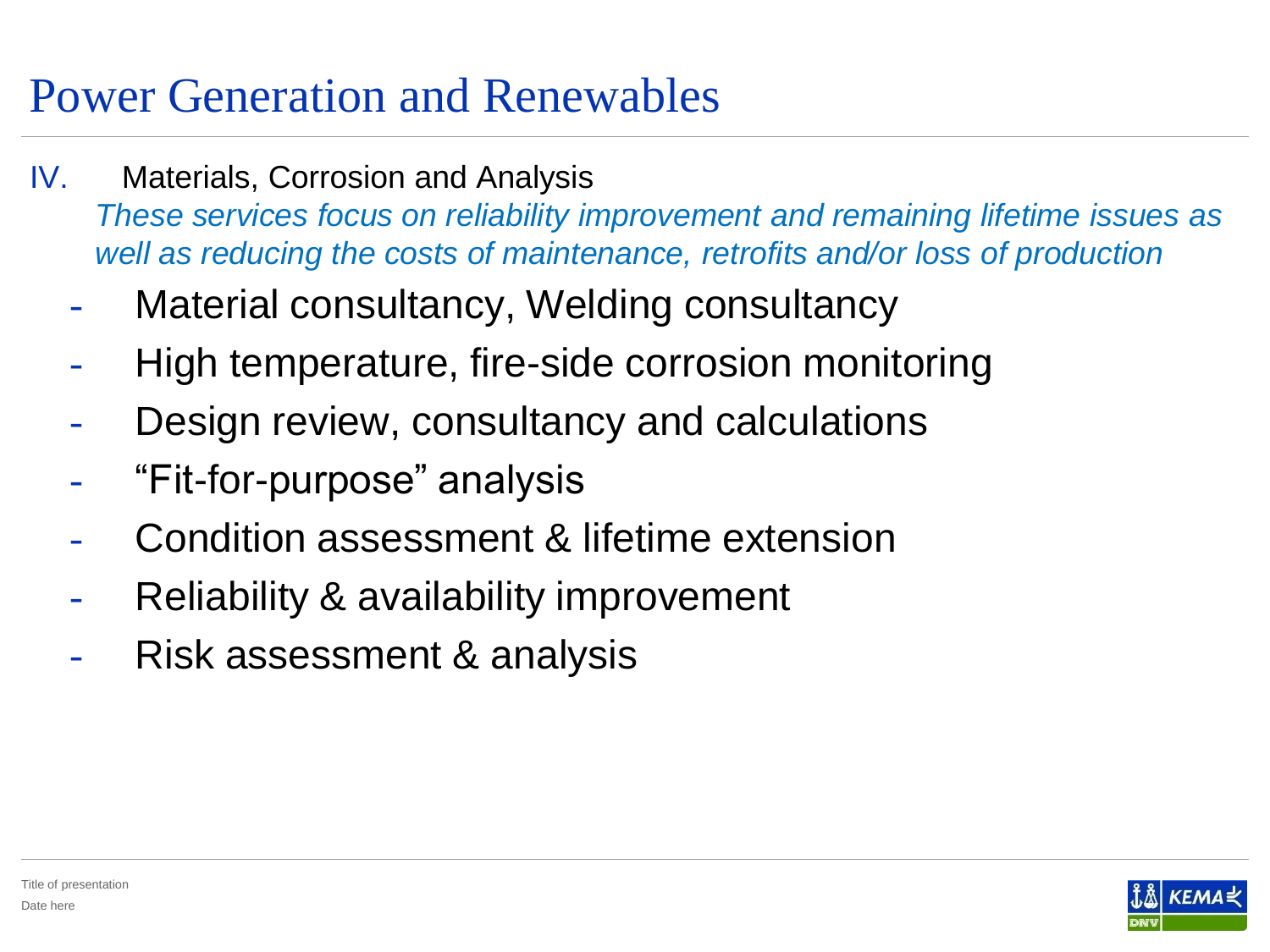#### V. Non-destructive testing

*These standard and special techniques provide vital support to the Monitoring, Corrosion and Analysis services*

| <b>Standard Non-destructive</b><br>testing service                                                                                                                     | <b>Special Non-destructive testing services</b>                                                                                                                                                                                                                                                                                                                                                  |
|------------------------------------------------------------------------------------------------------------------------------------------------------------------------|--------------------------------------------------------------------------------------------------------------------------------------------------------------------------------------------------------------------------------------------------------------------------------------------------------------------------------------------------------------------------------------------------|
| <b>Eddy Current</b><br><b>Ultrasound</b><br><b>Magnetic</b><br>Dye penetrating<br>Visual/endoscopic inspections<br>Infrared thermography<br><b>Helium Leak testing</b> | <b>KIRR: Generator Retaining Ring Inspections</b><br><b>TOFD: Time of Flight Diffraction</b><br><b>COCOM: Coating Condition Monitoring</b><br><b>VINSPEC: In-situ Gas Turbine Blade Inspections</b><br><b>KEMBUS: Fireside wall thickness measurement</b><br><b>KEMWAT: Onstream wall thickness monitoring</b><br>Boresonic: Testing of hollow turbine shafts<br>Honing of hollow turbine shafts |

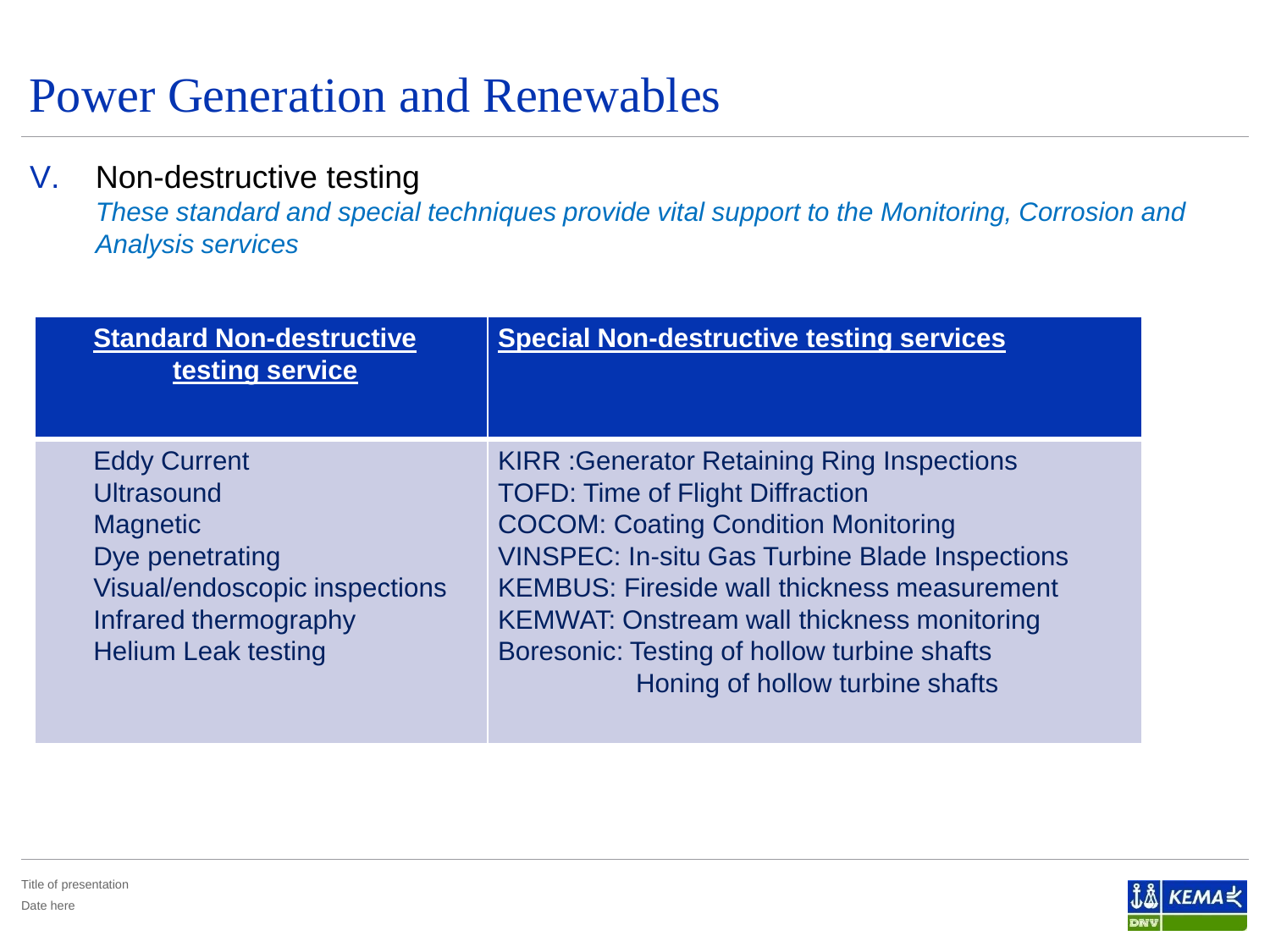- VI. Asset Life and Performance Management
	- Life time extension consultancy
	- Improving infrastructure performance
	- System/component utilisation improvement
	- Codes, standards and regulations assessment
	- Asset replacement strategy and modeling

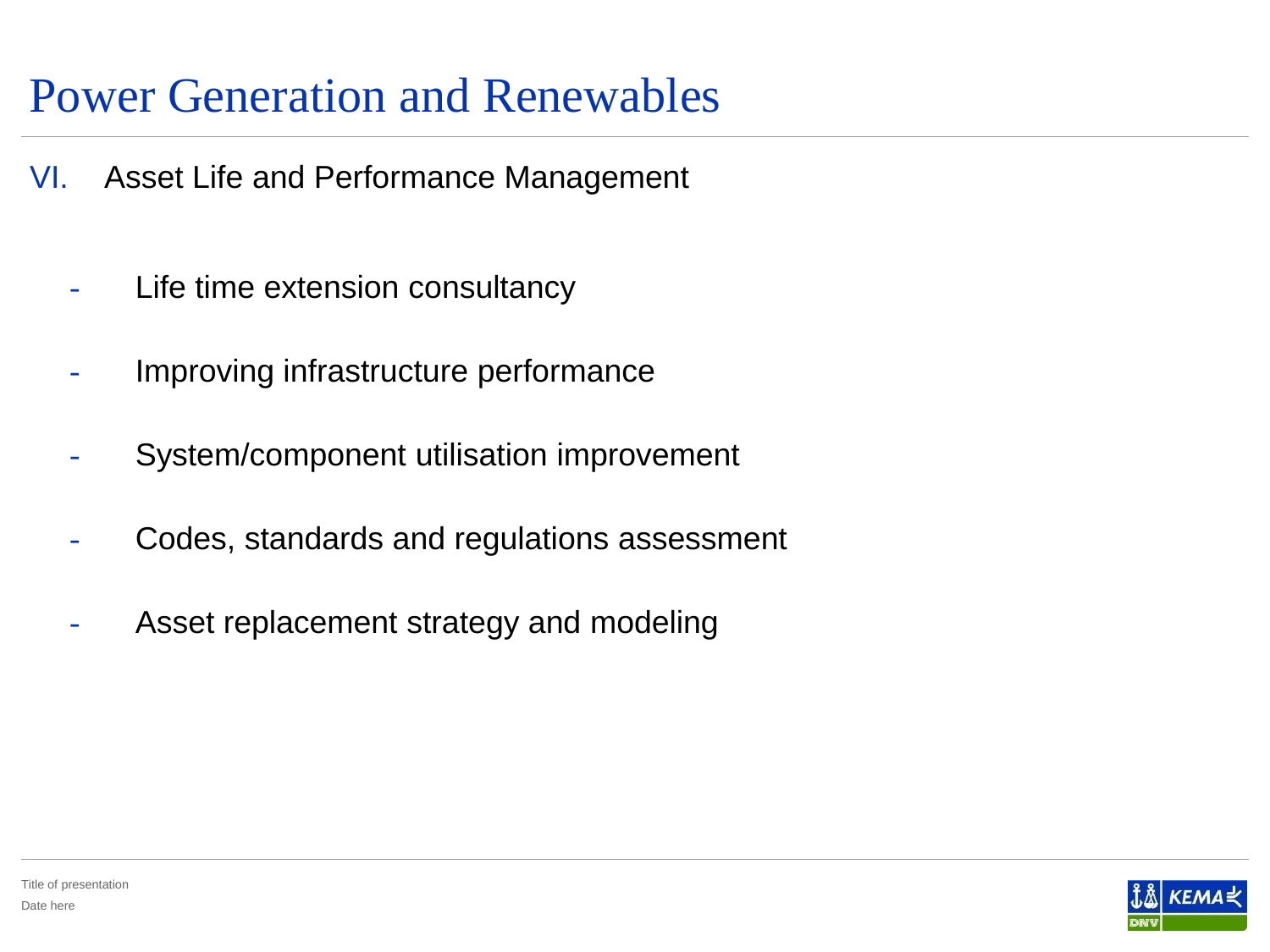#### VII. Wind power

*There are many aspects that influence the feasibility of a wind farm. KEMA offers a complete package for the development from green field to wind farm.*

- Site identification
- Wind resource assessment
- Basic wind farm design
- Financial advice
- Contracting (tender assessment, contract awarding)
- Project Management
- Grid integration
- Off-shore wind farms

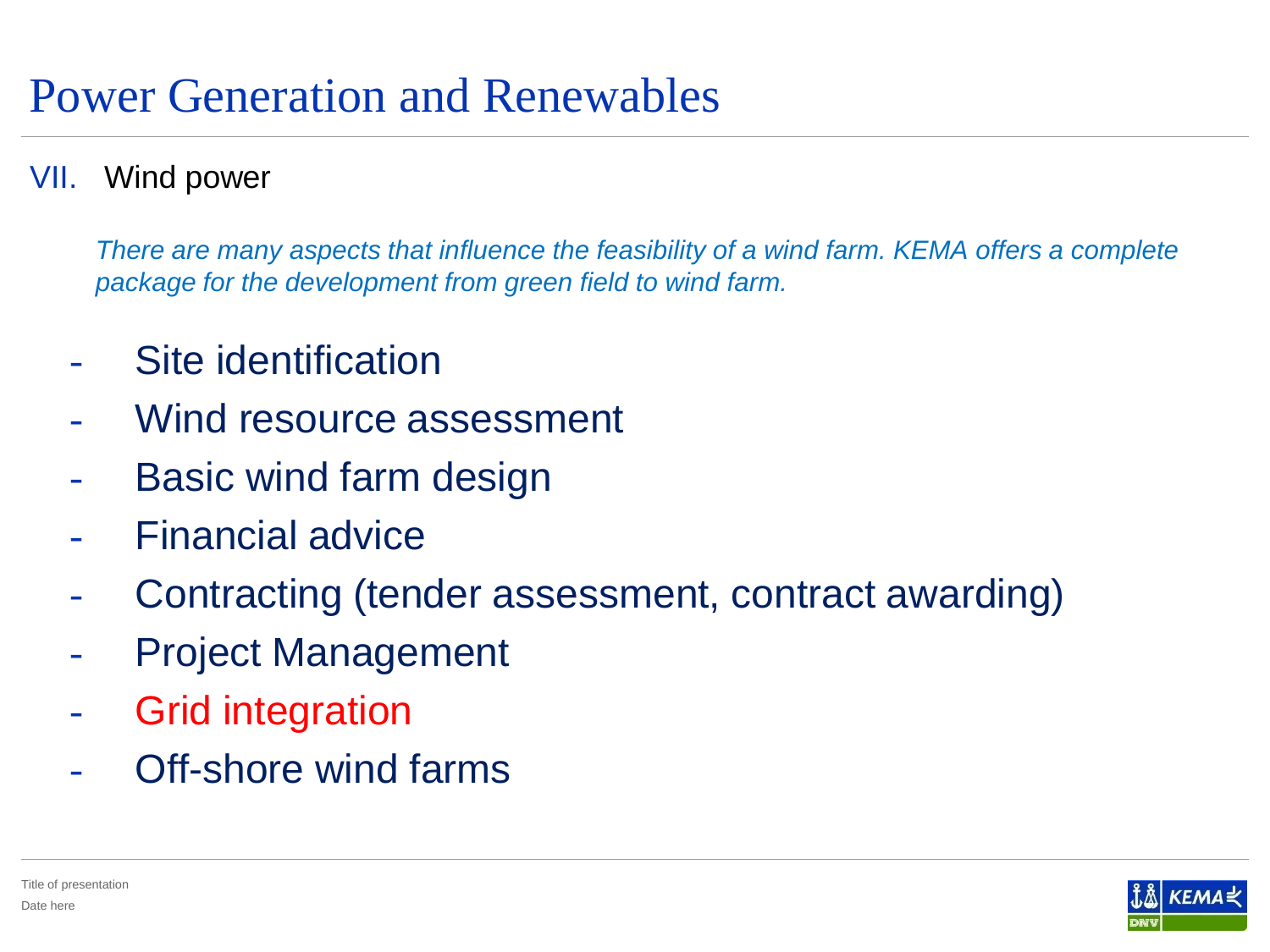### Markets and Regulations

- **Energy & Environmental Policy**
- **Pricing & Tariff setting**
- Energy market design & network access
- **Market rules & technical codes**
- Market analyses and strategy
- Generation & market modeling
- **Trading & risk management**
- **Feasibility studies & cost benefit analysis**
- Due diligence support (regulatory and market advisor)

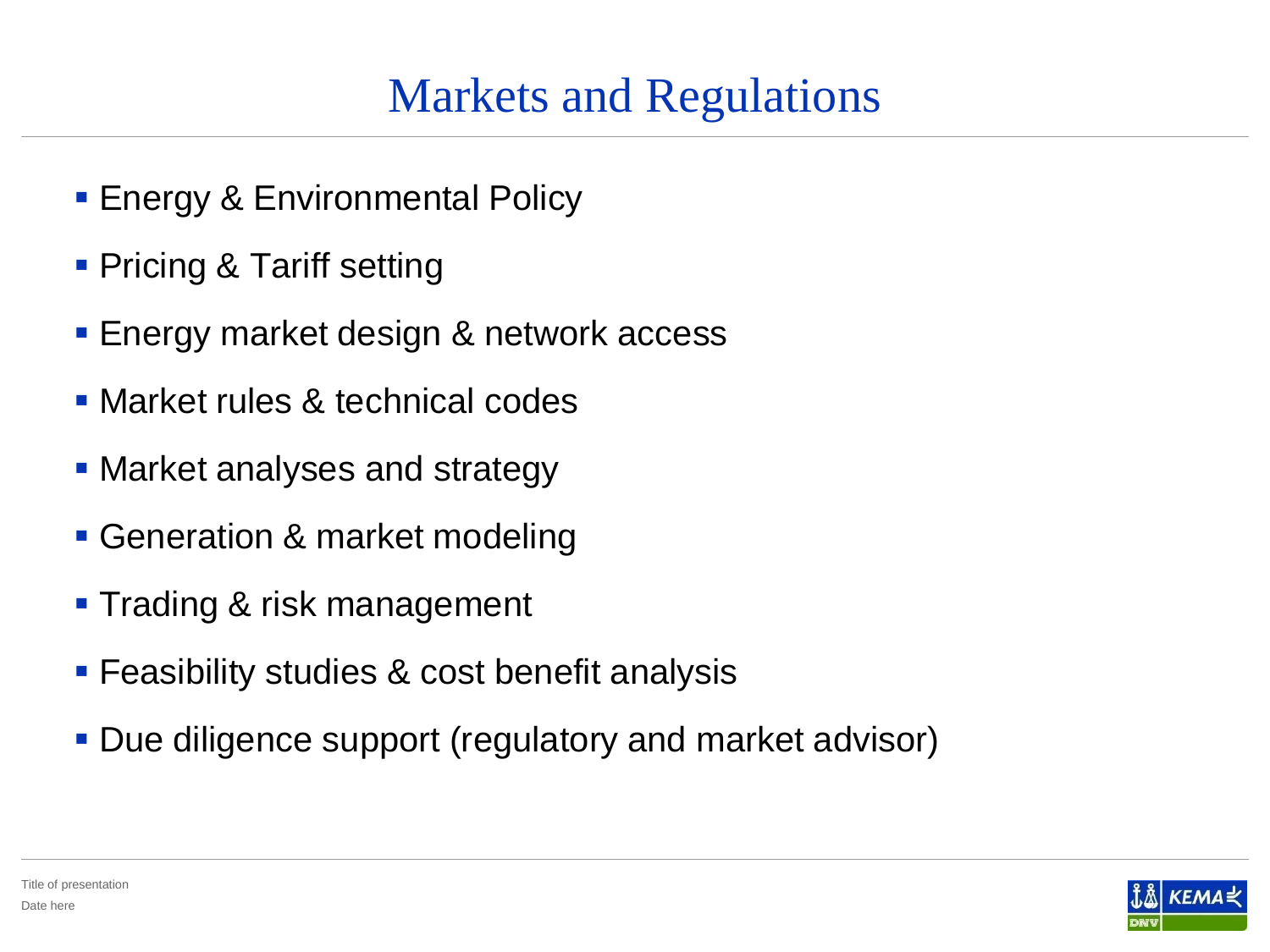## Thank you for your attention!

Bert Bekker

[bert.bekker@dnvkema.com](mailto:bert.bekker@dnvkema.com)

www.dnvkema.com

Title of presentation Date here